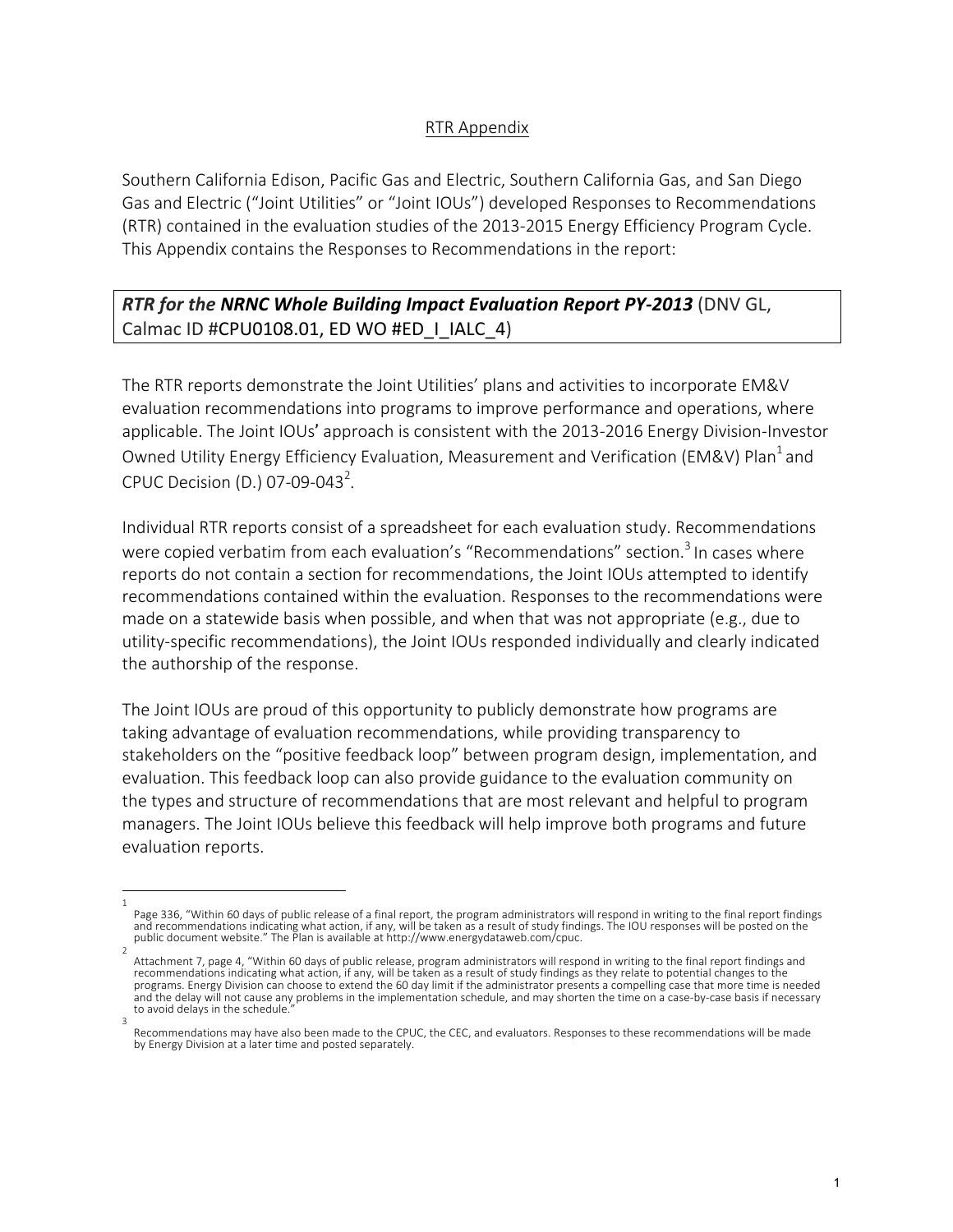## Response to Recommendations (RTR) in Impact, Process, and Market Assessment Studies

**Study Title:** NRNC Whole Building Impact Evaluation Report PY-2013

**Program:** NRNC Whole Building

Author: **DNV GL** 

**Calmac ID:** CPU0108.01

**ED WO:** ED\_I\_IALC\_4

Link to Report: http://calmac.org/publications/2013\_NRNC\_Eval\_\_Final\_Report.pdf

| Item#          | Page # | <b>Findings</b>                                                                                                                                                                                                                                                                                                                                                                                                                                                                                                                                                                                                        | <b>Best Practice / Recommendations</b><br>(Verbatim from Final Report)                                                                                                                                                                                                                                                                                                                                                                                                                                                                                                                                                                                                 | Recommen-<br>dation<br><b>Recipient</b>                           | <b>Disposition</b>                            | <b>Disposition Notes</b>                                                                                                                                                                                                                                                                                                                                                                                                                                                                                                                                                                                                                                                                                                                                     | <b>CPUC Comments</b>                                                                                                                                                  |
|----------------|--------|------------------------------------------------------------------------------------------------------------------------------------------------------------------------------------------------------------------------------------------------------------------------------------------------------------------------------------------------------------------------------------------------------------------------------------------------------------------------------------------------------------------------------------------------------------------------------------------------------------------------|------------------------------------------------------------------------------------------------------------------------------------------------------------------------------------------------------------------------------------------------------------------------------------------------------------------------------------------------------------------------------------------------------------------------------------------------------------------------------------------------------------------------------------------------------------------------------------------------------------------------------------------------------------------------|-------------------------------------------------------------------|-----------------------------------------------|--------------------------------------------------------------------------------------------------------------------------------------------------------------------------------------------------------------------------------------------------------------------------------------------------------------------------------------------------------------------------------------------------------------------------------------------------------------------------------------------------------------------------------------------------------------------------------------------------------------------------------------------------------------------------------------------------------------------------------------------------------------|-----------------------------------------------------------------------------------------------------------------------------------------------------------------------|
|                |        |                                                                                                                                                                                                                                                                                                                                                                                                                                                                                                                                                                                                                        |                                                                                                                                                                                                                                                                                                                                                                                                                                                                                                                                                                                                                                                                        | If incorrect,<br>please indi-<br>cate and redi-<br>rect in notes. | Choose:<br>Accepted,<br>Rejected, or<br>Other | Examples:<br>Describe specific program change, give reason for<br>rejection, or indicate that it's under further review.                                                                                                                                                                                                                                                                                                                                                                                                                                                                                                                                                                                                                                     |                                                                                                                                                                       |
| $\mathbf{1}$   | 78     | The primary issue regarding the Operating<br>Conditions discrepancy involved ex ante<br>models that are not properly trued-up to<br>match physical as-built conditions. Some of<br>the ex ante energy models were not trued<br>up (i.e., "physical calibration") to reflect ac-<br>tual as-built equipment specifications, se-<br>quencing, and controls. The evaluation<br>team believes there is room for improve-<br>ment regarding the true-up of the ex ante<br>models' equipment specifications, se-<br>quences, and controls to the as-built condi-<br>tions observed during the PA verification<br>site visit. | PAs should require their inspectors and engi-<br>neers to perform on-site visits to visually ver-<br>ify that the proposed ECMs have been in-<br>stalled and are operating as intended and as<br>simulated in the building model. It is recom-<br>mended that the final approved model<br>should be adjusted to physical "as-built"<br>conditions observed during the verification<br>site visit. "As-built" conditions include ob-<br>served construction and equipment efficien-<br>cies and observed HVAC controls and se-<br>quencing. This effort should be performed in<br>conjunction with revising the standard<br>schedules with as-built building schedules. | All IOUs                                                          | Accepted                                      | Onsite inspections are currently required and<br>will continue to occur to verify proposed ECMs.<br>California IOUs co-funded an energy modeling<br>tool to allow inputs into the energy modeling<br>tool for physical "as-built" conditions including<br>equipment efficiencies, controls, sequencing<br>and schedules. A webinar training was com-<br>pleted in April 2016 on this best practice and a<br>modeling "FAQ" was developed to share with<br>customers and design teams. All SBD projects<br>moving forward are following these guidelines.                                                                                                                                                                                                     | This is very good news for program imple-<br>mentation.                                                                                                               |
| $\overline{2}$ | 78     |                                                                                                                                                                                                                                                                                                                                                                                                                                                                                                                                                                                                                        | It is also recommended that the program ad-<br>ministrator should make it mandatory for<br>program participants to submit a Title-24 Ac-<br>ceptance Test Report before being paid an<br>incentive. Title-24 acceptance tests involve<br>inspection checks and performance tests to<br>determine whether specific building systems<br>conform to the criteria set forth in the stand-<br>ards and to the proposed building specifica-<br>tions and controls. The acceptance test re-<br>ports can also be used to true-up building<br>models to as-built conditions.                                                                                                   | All IOUs                                                          | Other                                         | PG&E agrees that a T-24 acceptance test report<br>will be very helpful to determine whether spe-<br>cific building systems conform to the criteria set<br>forth in the standards. The documentation col-<br>lection for these projects is very extensive al-<br>ready but if an additional document can pro-<br>vide more clarity on the project, then PG&E will<br>utilize it in the program. PG&E will investigate<br>whether this additional document along with<br>the commissioning report that we collect<br>should be added to the required documenta-<br>tion checklist in program implementation.<br>SCE has concerns regarding requiring the T-24<br>acceptance test as a mandatory document for<br>program participation. SCE's role is to ensure | Payback criteria is an issue that could benefit<br>from a statewide discussion. ISP studies<br>should be posted on the CMPA website so<br>that CPUC staff has access. |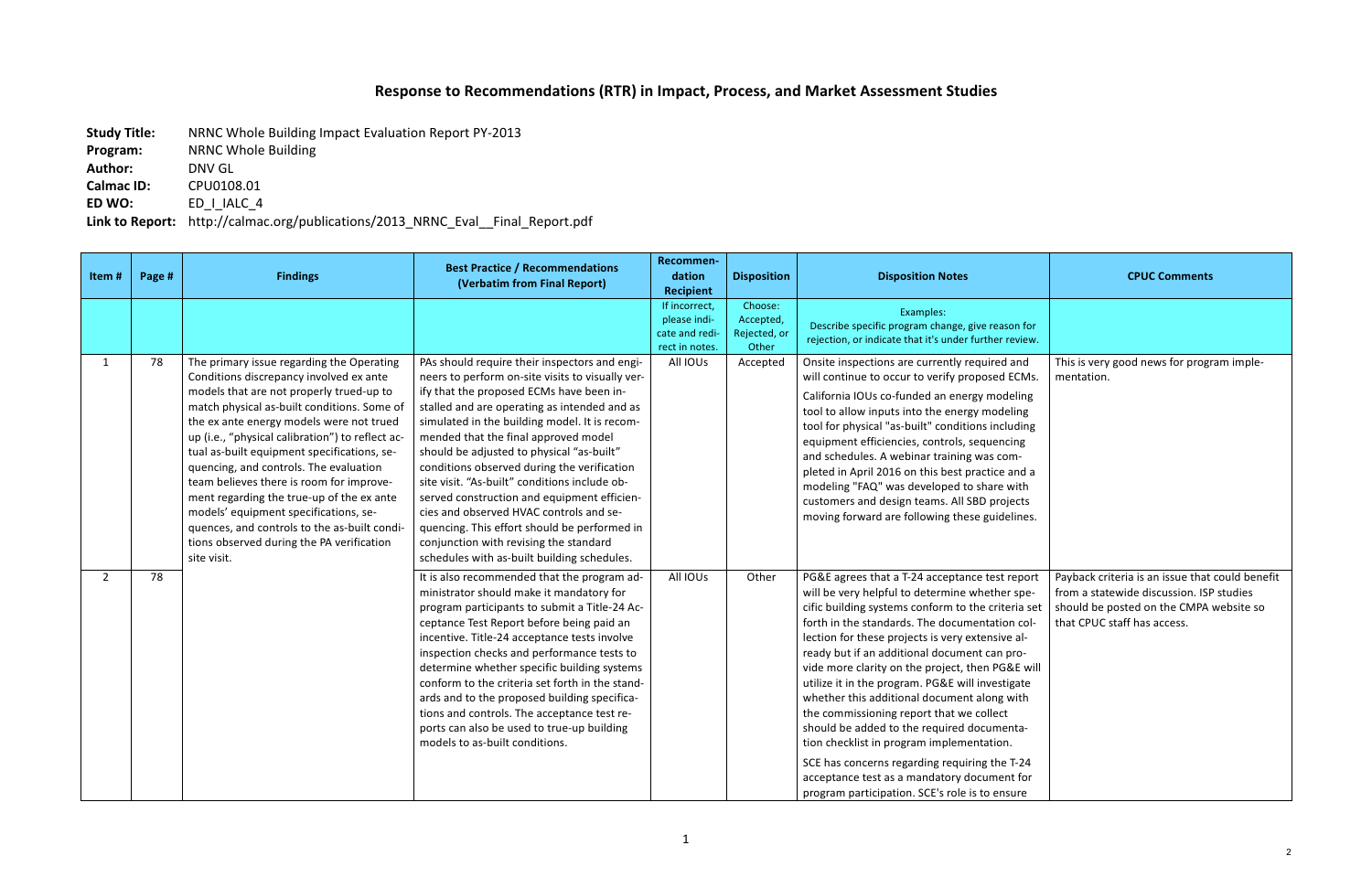|         |                                                                                                                                                                                                                                                                                                                                                                                                                                                                                                                                                                                                                                                                                                                                                                                                                                                                                                                                                                                                                                                                                       |                                                                                                                                                                                                                                                                                                                                                                                                                                                                                                            |          |          | recommended energy savings technologies are<br>implemented as identified in the program docu-<br>mentation. The T-24 acceptance test report is<br>already a compulsory part of final code permit-                                                                                                                                                                                                                                                                                                                                                                                                                                                                                   |                                                                                                                                                                                                                                                                                                                                                                                      |
|---------|---------------------------------------------------------------------------------------------------------------------------------------------------------------------------------------------------------------------------------------------------------------------------------------------------------------------------------------------------------------------------------------------------------------------------------------------------------------------------------------------------------------------------------------------------------------------------------------------------------------------------------------------------------------------------------------------------------------------------------------------------------------------------------------------------------------------------------------------------------------------------------------------------------------------------------------------------------------------------------------------------------------------------------------------------------------------------------------|------------------------------------------------------------------------------------------------------------------------------------------------------------------------------------------------------------------------------------------------------------------------------------------------------------------------------------------------------------------------------------------------------------------------------------------------------------------------------------------------------------|----------|----------|-------------------------------------------------------------------------------------------------------------------------------------------------------------------------------------------------------------------------------------------------------------------------------------------------------------------------------------------------------------------------------------------------------------------------------------------------------------------------------------------------------------------------------------------------------------------------------------------------------------------------------------------------------------------------------------|--------------------------------------------------------------------------------------------------------------------------------------------------------------------------------------------------------------------------------------------------------------------------------------------------------------------------------------------------------------------------------------|
|         |                                                                                                                                                                                                                                                                                                                                                                                                                                                                                                                                                                                                                                                                                                                                                                                                                                                                                                                                                                                                                                                                                       |                                                                                                                                                                                                                                                                                                                                                                                                                                                                                                            |          |          | ting.<br>This being said, SCE agrees the report as an op-<br>tional document may be helpful for truing-up<br>building models when performance of the win-<br>dows, lighting and mechanical systems cannot<br>be determined during post-installation inspec-<br>tion.<br>Although it is helpful to the customer, SCG rec-<br>ommends that the T-24 acceptance test should<br>be an optional document for program participa-<br>tion. This action can be done, if the post instal-<br>lation performance inspection cannot be com-<br>pleted.                                                                                                                                         |                                                                                                                                                                                                                                                                                                                                                                                      |
| 79<br>3 | The Calculation Method discrepancy cate-<br>gory accounts for savings differences due to<br>different modeling methods used between<br>the ex ante and ex post savings estimates.<br>This discrepancy can include differences be-<br>tween ex ante and ex post load estimate,<br>weather normalization, savings normaliza-<br>tion, peak demand calculation methods<br>and modeled equipment design. The pri-<br>mary issue regarding the Calculation<br>Method discrepancy involves how the En-<br>ergy Pro model is used in the SBD Program<br>to both assess eligibility of the NRNC pro-<br>jects and to estimate ex ante savings.<br>Energy-Pro uses two calculation modules<br>related to the SBD Program: (1) NR T-24<br>Performance and (2) NR Performance. Both<br>modules create standard and proposed<br>building description files and estimate an-<br>nual building energy performance using the<br>DOE-2.1E building energy simulation pro-<br>gram. However, there are distinct differ-<br>ences between these two modules that<br>have been ignored or misunderstood. | To develop more accurate ex ante energy<br>savings estimates, the evaluators recom-<br>mend that: (1) when using Energy-Pro, pro-<br>gram eligibility should be determined using<br>the NR T-24 Performance module and ex<br>ante savings should be determined using the<br>NR Performance module; (2) as-built design<br>schedules should be used in both the base-<br>line and post-retrofit models; and(3) the run<br>period should be consistent with the defined<br>and applicable DEER peak periods. | All IOUs | Accepted | PG&E has conducted a webinar training ex-<br>plaining this methodology to reviewers in April<br>2016 and the PG&E sales and engineering team<br>have been trained to communicate this meth-<br>odology to design teams. The modeling FAQ ref-<br>erenced above also covers this topic.<br>SCE and SoCalGas supports the recommenda-<br>tion. The new Savings By Design module in En-<br>ergyPro (v6.7 and later) currently follows the<br>best practices. Eligibility is set by the compli-<br>ance module, while savings are determined us-<br>ing the non-compliance performance model for<br>as-built conditions. For non-EnergyPro projects,<br>a similar protocol is required. | Custom rulebook and QA/QC processes are<br>welcome steps to improving GRRs. The cus-<br>tom rulebook may be useful as a collaborative<br>effort among the IOUs. Information flow in-<br>ternally at the IOUs is critical, with regard to<br>rulebooks, QA/QC determinations, FSR exami-<br>nation, and other areas affecting the overall<br>process, procedures, and savings claims. |
| 79      | The Inappropriate Baseline discrepancy cat-<br>egory is applied to instances where the<br>baseline model does not reflect 2008 Title<br>24 or ACM guidelines for establishing<br>standard/baseline model characteristics.                                                                                                                                                                                                                                                                                                                                                                                                                                                                                                                                                                                                                                                                                                                                                                                                                                                             | It is recommended that the PA modelers ver-<br>ify that the baseline model, specifically the<br>mechanical and HVAC systems, is in accord-<br>ance with the Title-24 ACM manual. This rec-<br>ommendation and the recommendation                                                                                                                                                                                                                                                                           | All IOUs | Accepted | Energy Pro 6.7 was developed to follow the<br>ACEEE white paper methodology ("How to Sim-<br>ulate Energy Savings of Non-Residential New<br>Construction Savings by Design Program in Cali-<br>fornia" written in 2014 by Zhiquin Zhang and                                                                                                                                                                                                                                                                                                                                                                                                                                         | Applying lessons learned to similar projects is<br>also a focus of feedback from the ex ante<br>team. We do expect to see improvements in<br>this respect generally.                                                                                                                                                                                                                 |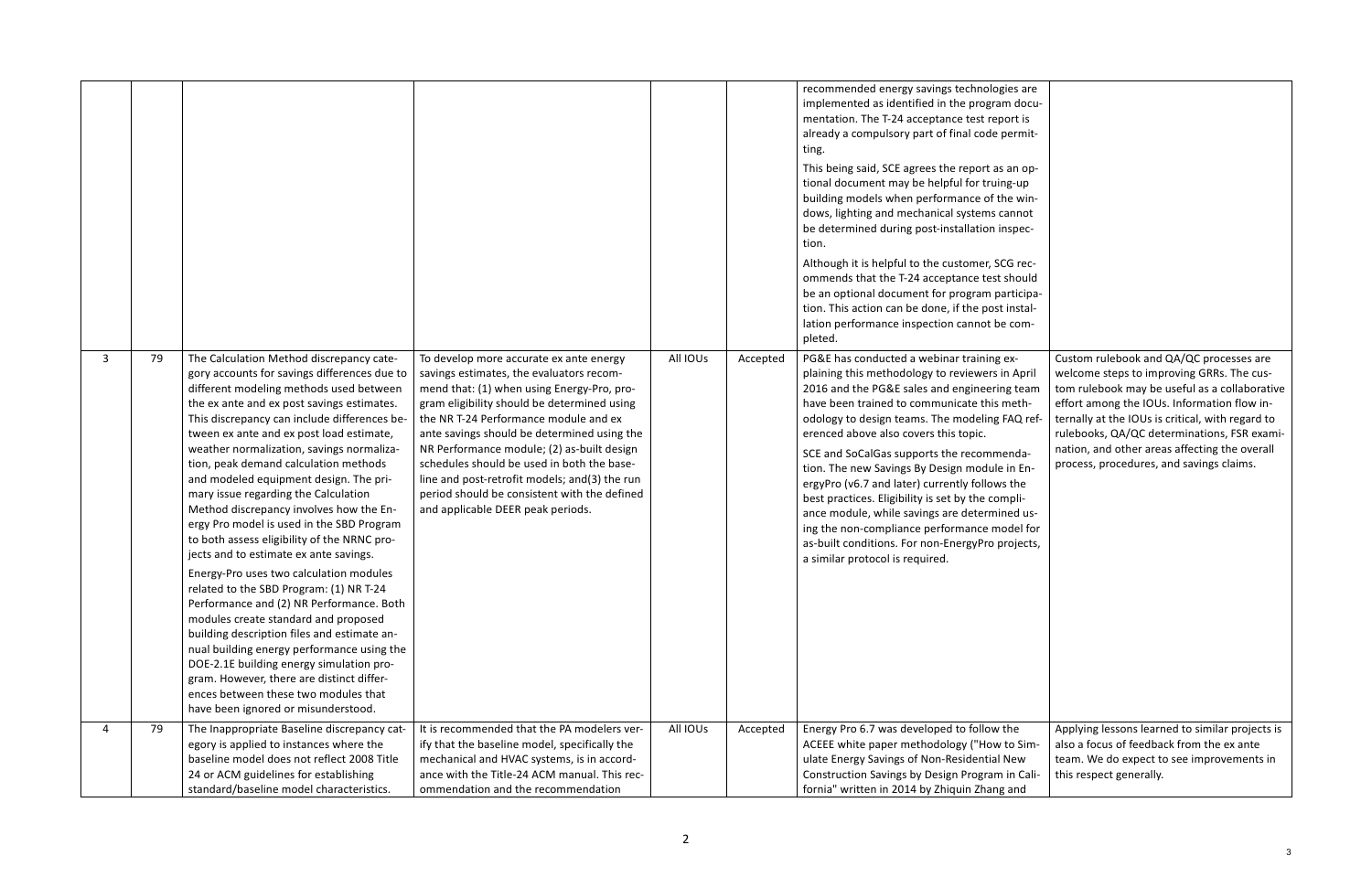|          | The primary issue regarding the Inappropri-<br>ate Baseline discrepancy is similar to the is-<br>sue discussed for the Calculation Method<br>discrepancy - how Energy Pro is used in the<br>SBD Program to create the standard/base-<br>line model37. Neither of the standard<br>building models created by the two Perfor-<br>mance modules in Energy Pro is appropri-<br>ate for use as the baseline model for the<br>SBD Program. The NR T-24 Performance<br>module uses T-24 standard schedules in<br>both the standard and proposed models<br>while the NR Performance module uses the<br>current year as the run period and as-built<br>mechanical systems in the baseline model. | given in the Calculation Method section<br>above are the most critical improvement ar-<br>eas that could be used to improve ex ante<br>savings estimation. This adjustment requires<br>proficient modeling experience, with the<br>modeler able to work outside of the Energy<br>Pro program, using the DOE-2 input files<br>(e.g., .doe files) and the ACM manual to ver-<br>ify that the standard model generated by En-<br>ergy Pro applies the Title 24 and ACM rules<br>correctly.                                                                                                                                                                                                                                                                                               |          |          | Amit Kanungo, DNV GL and Peter Jacobs, Build-<br>ing Metrics, Inc.). An additional SBD module<br>was built so energy modelers can verify the<br>baseline model, specifically the mechanical and<br>HVAC systems in accordance with the Title-24<br>ACM manual. A formal SBD training was con-<br>ducted in April 2016 and this methodology is<br>currently in practice.                                                                                                                                                                                                                         |                                                                                                                                                                                                                                                                                                                                                                                                                                                                                                                                                                                                                                                                                                                                                                                                                                                                                                                                                                                                                    |
|----------|-----------------------------------------------------------------------------------------------------------------------------------------------------------------------------------------------------------------------------------------------------------------------------------------------------------------------------------------------------------------------------------------------------------------------------------------------------------------------------------------------------------------------------------------------------------------------------------------------------------------------------------------------------------------------------------------|---------------------------------------------------------------------------------------------------------------------------------------------------------------------------------------------------------------------------------------------------------------------------------------------------------------------------------------------------------------------------------------------------------------------------------------------------------------------------------------------------------------------------------------------------------------------------------------------------------------------------------------------------------------------------------------------------------------------------------------------------------------------------------------|----------|----------|-------------------------------------------------------------------------------------------------------------------------------------------------------------------------------------------------------------------------------------------------------------------------------------------------------------------------------------------------------------------------------------------------------------------------------------------------------------------------------------------------------------------------------------------------------------------------------------------------|--------------------------------------------------------------------------------------------------------------------------------------------------------------------------------------------------------------------------------------------------------------------------------------------------------------------------------------------------------------------------------------------------------------------------------------------------------------------------------------------------------------------------------------------------------------------------------------------------------------------------------------------------------------------------------------------------------------------------------------------------------------------------------------------------------------------------------------------------------------------------------------------------------------------------------------------------------------------------------------------------------------------|
| 5        |                                                                                                                                                                                                                                                                                                                                                                                                                                                                                                                                                                                                                                                                                         | The recommended modeling adjustment<br>process detailed above is a manual, labor in-<br>tensive process and can be very tedious at<br>times. If the PAs desire to continue to use<br>Energy-Pro in the future for energy savings<br>estimation (as opposed to T24 compliance),<br>we suggest the PAs explore modifications to<br>the Energy-Pro or any other PA selected soft-<br>ware tool in order to automate the recom-<br>mended modeling process and automatically<br>generate appropriate energy savings.                                                                                                                                                                                                                                                                      | All IOUs | Accepted | Modifications to EnergyPro have already been<br>completed. In addition, the SBD statewide team<br>has created a SBD rule set to enable additional<br>modeling software options for the marketplace.<br>Energy Pro 6.7 (2013 code) and 7 (2016 code)<br>have the available SBD module that follows this<br>recommendation.                                                                                                                                                                                                                                                                       | Aren't ex ante savings claims in fact projec-<br>tions of what will be found ex post? In any<br>event the recommendation is to conduct<br>thorough post retrofit inspections and to<br>make sure documentation is complete.                                                                                                                                                                                                                                                                                                                                                                                                                                                                                                                                                                                                                                                                                                                                                                                        |
| 81<br>-6 | The evaluation team has noticed evidence<br>suggesting that the earlier the involvement<br>with the program, the greater influence<br>that the program has on the project.                                                                                                                                                                                                                                                                                                                                                                                                                                                                                                              | One possible solution to reduce free rid-<br>ership is to shift program delivery to attract<br>earlier project involvement. One suggestion<br>is to reduce incentive payments or even dis-<br>qualify projects that have completed and<br>committed designs before program interac-<br>tions began. Conversely, greater incentives<br>could be extended to projects that get in-<br>volved with the program in the early design<br>stages. This scenario would require some<br>sort of "litmus test" to determine whether<br>participants could be influenced by the pro-<br>gram or not. This approach could separate<br>out the projects that are "applying for an in-<br>centive for a pre-determined design" from<br>those that are willing to consider design al-<br>ternatives. | All IOUs | Accepted | PG&E is disqualifying projects where the PA<br>connects with the customer after the design<br>phase. PG&E only qualifies projects in the<br>phase where design changes are still feasible.<br>SCE is making a concerted effort to get involved<br>with projects at earlier stages, and disqualify<br>projects where SCE has not established sub-<br>stantial influence over the proposed design.<br>SoCalGas interacts with the designers and own-<br>ers in the early stages of the design. SoCalGas<br>disqualifies projects where SoCalGas cannot<br>give design influence over the projects | We do not disagree that conditions change<br>over time, and are recommending short term<br>monitoring and other activities to true up the<br>ex ante estimates with the savings from the<br>measure as installed (not projecting what will<br>be found in later conditions, namely evalua-<br>tion efforts). The recommendation is for in-<br>creased data collection of operating parame-<br>ters affecting actual realized savings and ade-<br>quate post-install M&V, not endless post-in-<br>stall M&V, for periods that are fully repre-<br>sentative of annual energy savings and peak<br>demand savings. The IOUs are free to conduct<br>a study on the program costs associated with<br>conducting post-install M&V and the effect on<br>the uncertainty and accuracy of savings pro-<br>jections. The difference between ex ante and<br>ex post is clear from the evaluation reports,<br>which suggests that IOUs could benefit from<br>the information obtained through appropriate<br>post install M&V. |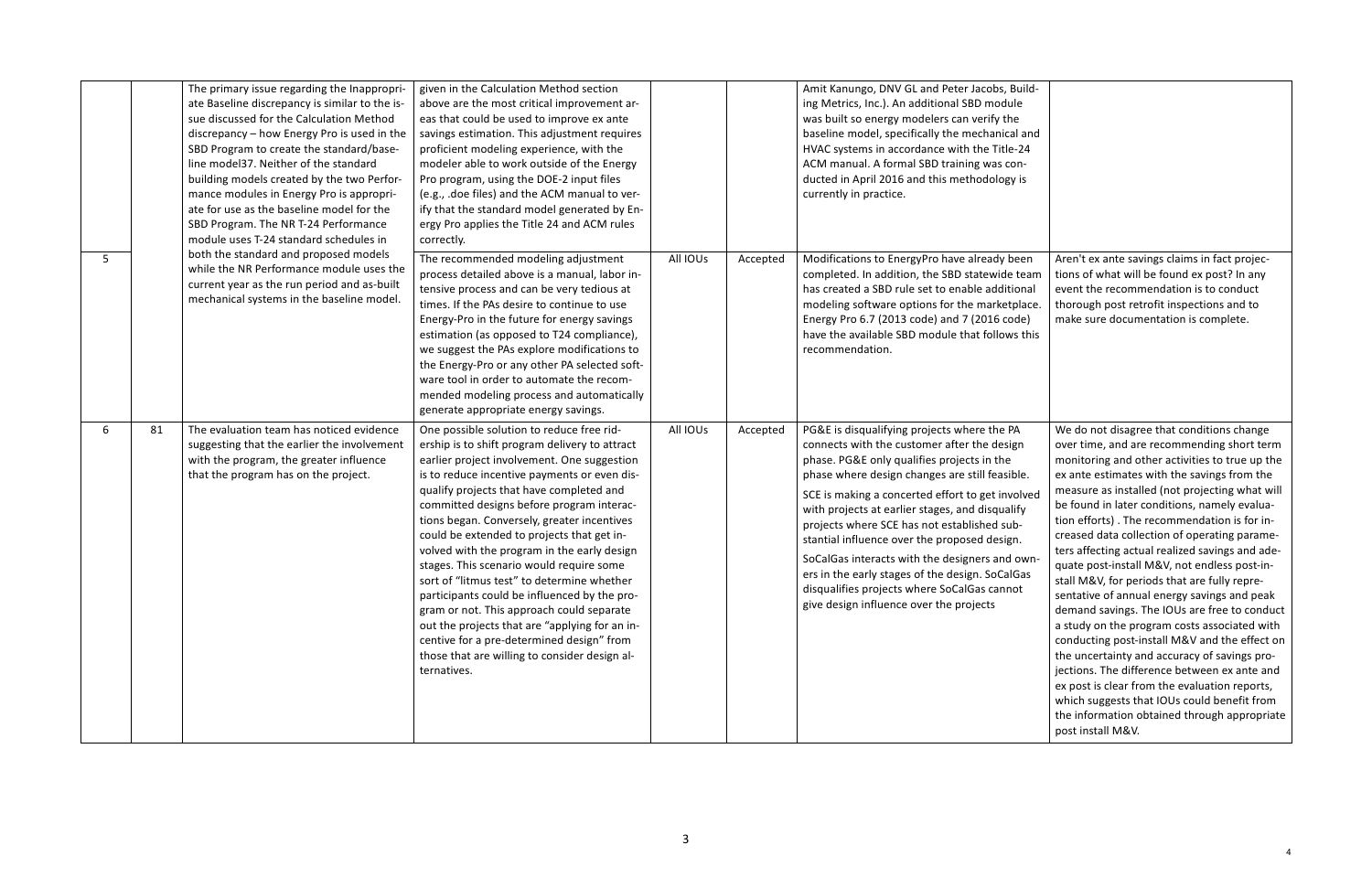|   | 82 | For the NRNC Whole Building projects,<br>baseline designations are usually based on<br>either Title 24 code or Industry Standard<br>Practices, and this designation, which is<br>driven by type of building, will affect esti-<br>mated savings. For project baseline desig-<br>nations in the NRNC Whole Building Pro-<br>gram, the evaluator and PA conclusions<br>were identical with the exception of one<br>case. A site designated by the PA as a<br>healthcare facility was in fact deemed ex<br>post as a medical office building that did<br>not need to comply with healthcare specific<br>ISP, but rather the Title-24 building code.<br>This baseline change from healthcare ISP to<br>T-24 building code had a drastic impact on<br>the GRR of this site. | The evaluator recommends reviewing base-<br>line building use type selection and confirm-<br>ing that it is the most appropriate option<br>while generating the energy model.                             | All IOUs | Accepted | The healthcare baseline study was published<br>and is utilized in projects where applicable.<br>Baseline building use type is evaluated when<br>generating the energy model.<br>SCE agrees with the recommendation and has<br>previously incorporated this best practice into<br>our project review process.                                                                                                                                                                                                                                                                 | We acknowledge the need to balance the ac-<br>curacy of energy savings claim with timely<br>payments, however, as an example, PGE had a<br>project with zero savings in 2014 because the<br>claim was made before the installation was<br>commissioned fully; other projects had been<br>claimed but had not achieved stable opera-<br>tion or were not operating as expected. As<br>specified in row 14, IOUs should strive for<br>more thorough and representative post in-<br>stallation inspection and M&V. In several<br>cases, there are detailed pre-installation M&V<br>efforts for representative periods, but post-in-<br>stallation M&V is severely limited. Energy use<br>in both periods is, of course, needed for accu-<br>rate energy savings. |
|---|----|------------------------------------------------------------------------------------------------------------------------------------------------------------------------------------------------------------------------------------------------------------------------------------------------------------------------------------------------------------------------------------------------------------------------------------------------------------------------------------------------------------------------------------------------------------------------------------------------------------------------------------------------------------------------------------------------------------------------------------------------------------------------|-----------------------------------------------------------------------------------------------------------------------------------------------------------------------------------------------------------|----------|----------|------------------------------------------------------------------------------------------------------------------------------------------------------------------------------------------------------------------------------------------------------------------------------------------------------------------------------------------------------------------------------------------------------------------------------------------------------------------------------------------------------------------------------------------------------------------------------|---------------------------------------------------------------------------------------------------------------------------------------------------------------------------------------------------------------------------------------------------------------------------------------------------------------------------------------------------------------------------------------------------------------------------------------------------------------------------------------------------------------------------------------------------------------------------------------------------------------------------------------------------------------------------------------------------------------------------------------------------------------|
| 8 | 82 | For one of the PG&E sites, implementer-<br>provided ISP documents were not available<br>in the ex ante review and had to be re-<br>quested for the ex post analysis. Most<br>NRNC Whole Building Projects rely on<br>whole building simulation software that<br>generates the baseline to the appropriate<br>Title 24 standards.                                                                                                                                                                                                                                                                                                                                                                                                                                       | The evaluator recommends including all<br>baseline documentation files such as imple-<br>menter ISP files used in the project design in<br>the project file.                                              | All IOUs | Other    | While the SBD team acknowledges that it is im-<br>portant to document the source of the ISP<br>baseline documents utilized to determine the<br>baseline, we find that the amount of infor-<br>mation collected for an SBD project is already<br>very large. Energy Pro 6.7 and the latest meth-<br>odology as outlined in the ACEEE white paper<br>currently requires inputs for actual operating<br>hours, equipment specs, demand loads, etc. As<br>such, further research may be needed to deter-<br>mine whether existing documentation as col-<br>lected be sufficient. | See comments in [items 6 and 7]. We are rec-<br>ommending increased identification of condi-<br>tions that cause savings estimates to increase<br>or decrease, and make adjustments based on<br>those post-installation findings for all pro-<br>jects, not only those projects that go through<br>the 'Operating Report Review' process. Too<br>often, the post installation report merely is<br>only the verification that the equipment has<br>been installed (and does not involve - or in-<br>volves extremely limited - estimates of oper-<br>ating hours, load, etc.)                                                                                                                                                                                  |
| 9 | 83 | The baseline rating indicates whether or<br>not the PA baseline conclusion was cor-<br>rectly identified. In most cases the appro-<br>priateness rating met expectations. The ap-<br>propriateness of the baseline was on aver-<br>age higher than the documentation rating.<br>Only 1 site received a rating of 1 or 2 for<br>appropriateness, but 7 of the 26 measures<br>received a score of either 1 or 2 for docu-<br>mentation. In several instances baseline<br>documentation provided did not neces-<br>sarily match the type of equipment being<br>modeled. In other cases it was not clear<br>which parameters or models were inten-<br>tionally revised, and there was no detailed<br>accompanying documentation.                                           | The evaluator recommends including more<br>details from any project equipment changes<br>and updating documentation if project<br>scope changes over the course of construc-<br>tion in the project file. | All IOUs | Accepted | SBD team agrees with the recommendation.<br>PG&E has conducted training in April 2016 to<br>reflect this recommendation.<br>SCE has previously integrated the use of a<br>whole building summary report narrative. If the<br>scope of work changes, the as-built conditions<br>are noted in the verification report. The build-<br>ing model is then updated with as-built condi-<br>tions. Also included in the documentation are<br>the "as-built" submittals.                                                                                                             | OK.                                                                                                                                                                                                                                                                                                                                                                                                                                                                                                                                                                                                                                                                                                                                                           |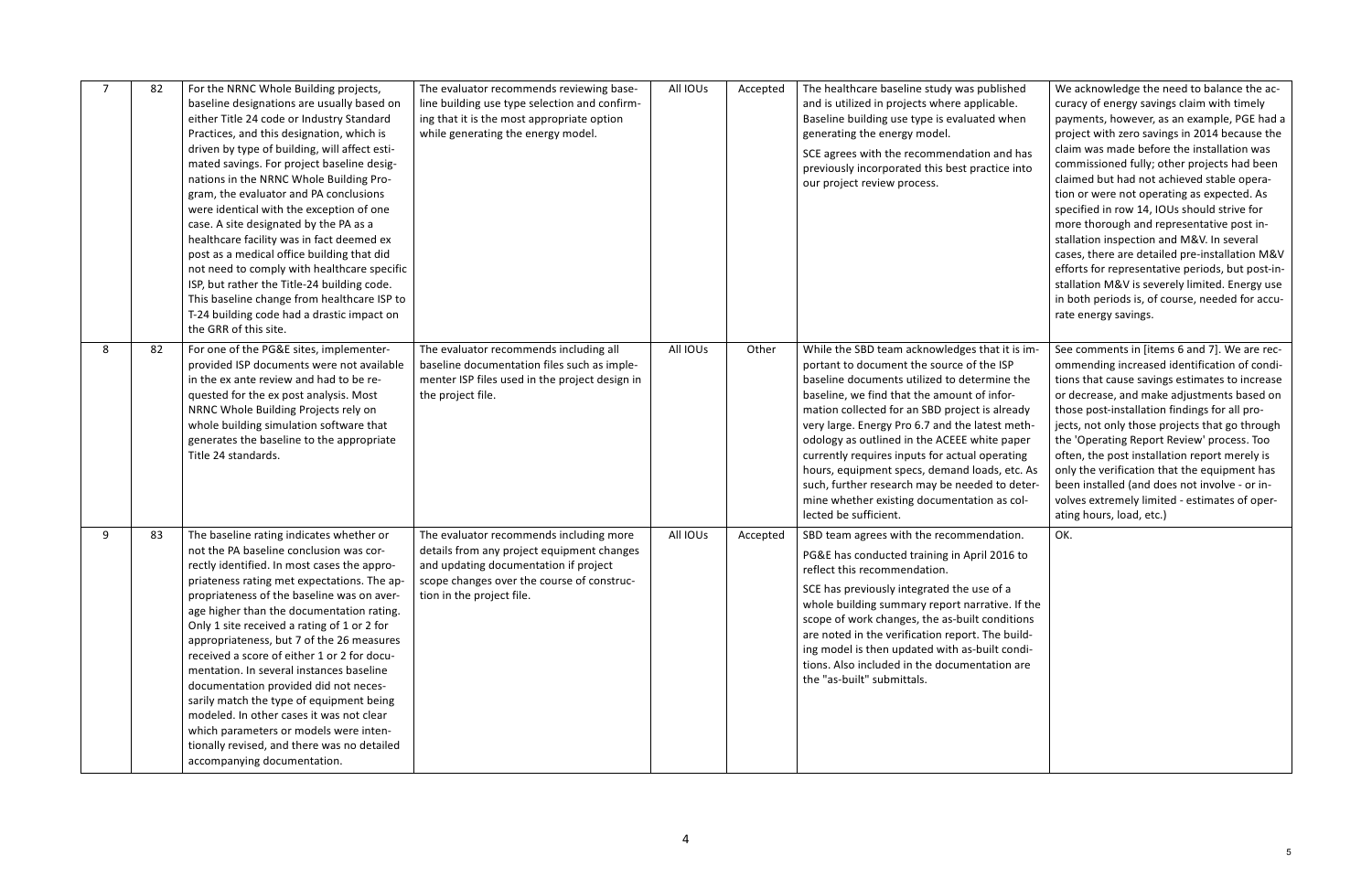| 10 | 83 | The EUL assessment is an examination of<br>PA tracking data and project documenta-<br>tion on EUL values. The most notable differ-<br>ence between PA EUL data and evaluator<br>EUL findings was the fact that PG&E track-<br>ing data did not include any EUL values. All<br>site EULs were populated with zeroes. In<br>addition not a single project had the EUL<br>documented in the project documents. This<br>resulted in large differences between PA<br>and evaluator EUL designations. For our<br>analysis, PG&E EUL values were obtained<br>from PG&E 's 2013 SBD E3 calculator. The<br>SCE and SDG&E EUL values that existed in<br>the tracking data were not accompanied by<br>a source, therefore the evaluator was not<br>able to determine how the PAs calculated<br>project EUL values. It was not possible to<br>further investigate EUL differences without<br>this data.                                               | EUL is crucial for lifecycle savings calcula-<br>tions, and the evaluator recommends col-<br>lecting EULs for each measure of the Whole<br>Building project from DEER and calculating<br>the project EUL by weighting them by meas-<br>ure savings. Then this weighted average EUL<br>should be assigned to the project level for<br>the Whole Building projects to estimate pro-<br>ject life cycle savings. Additionally, it is rec-<br>ommended to include EUL as a required field<br>on the utility incentive worksheet or on pro-<br>ject application. | All IOUs | Other    | PG&E posts the EUL in the tracking data for SBD<br>whole building projects and it is not located in<br>the project file. The EUL for whole building pro-<br>jects is a weighted average of 16 years based on<br>the EUL of HVAC, lighting and envelope<br>measures.<br>SCE and SoCalGas appreciates the recommen-<br>dation and as such reports EUL as a straight av-<br>erage measure EUL. The value is included in up-<br>loaded documentation. The reason for the<br>straight average rather than the weighted aver-<br>age is EnergyPro and other software packages<br>do not display savings for each whole building<br>by individual measure (simulation results are<br>not compared as parametric runs), so it isn't<br>possible to take a weighted average to deter-<br>mine the overall EUL.                                                                                                                                                                                                                                                                                                                                                                                                                                                              | Pump efficiency and the method of claiming<br>savings is an issue being discussed with the ex<br>ante team. We are requesting use of more<br>testing (as opposed to estimates) for im-<br>portant parameters like pump efficiencies. It<br>is useful that PG&E is providing real time<br>training, and we urge you expand those ef-<br>forts to provide program manual addenda for<br>documentation. We recommend that PG&E<br>make the initial efforts to produce more com-<br>prehensive and valuable pre and post-installa-<br>tion inspection reports. |
|----|----|-------------------------------------------------------------------------------------------------------------------------------------------------------------------------------------------------------------------------------------------------------------------------------------------------------------------------------------------------------------------------------------------------------------------------------------------------------------------------------------------------------------------------------------------------------------------------------------------------------------------------------------------------------------------------------------------------------------------------------------------------------------------------------------------------------------------------------------------------------------------------------------------------------------------------------------------|-------------------------------------------------------------------------------------------------------------------------------------------------------------------------------------------------------------------------------------------------------------------------------------------------------------------------------------------------------------------------------------------------------------------------------------------------------------------------------------------------------------------------------------------------------------|----------|----------|--------------------------------------------------------------------------------------------------------------------------------------------------------------------------------------------------------------------------------------------------------------------------------------------------------------------------------------------------------------------------------------------------------------------------------------------------------------------------------------------------------------------------------------------------------------------------------------------------------------------------------------------------------------------------------------------------------------------------------------------------------------------------------------------------------------------------------------------------------------------------------------------------------------------------------------------------------------------------------------------------------------------------------------------------------------------------------------------------------------------------------------------------------------------------------------------------------------------------------------------------------------------|------------------------------------------------------------------------------------------------------------------------------------------------------------------------------------------------------------------------------------------------------------------------------------------------------------------------------------------------------------------------------------------------------------------------------------------------------------------------------------------------------------------------------------------------------------|
| 11 | 83 | PA cost documentation was provided for all<br>26 measures. For this assessment only in-<br>cremental costs are relevant. Program rules<br>identify incentive caps relative to incremen-<br>tal cost, which makes this cost element cru-<br>cial for appropriate incentive calculations.<br>Evaluator examination of the cost docu-<br>ments indicate that while incremental cost<br>data existed, it did not always meet quality<br>or appropriate expectations. This is evident<br>in the fact that 17 of 26 measures received<br>as score of 1 or 2 for incremental cost docu-<br>mentation rating, usually due to unrefer-<br>enced sources or unclear cost data (i.e. not<br>separated out by measure, but just a total<br>reported incremental cost). Some refer-<br>enced sources were the names of previous<br>implementer project documents, which<br>were not accessible to evaluators to verify<br>the incremental cost claims. | We recommend standardizing incremental<br>cost documentation where both the baseline<br>and the installed measure cost data should<br>be provided along with their reference<br>sources to validate the incremental cost esti-<br>mates.                                                                                                                                                                                                                                                                                                                    | All IOUs | Accepted | The SBD team agrees.<br>PG&E is interested in conducting an EM&V<br>study that determines the average cost per<br>measure in commercial buildings per square<br>foot to help projects determine a baseline cost<br>to build to T24 standards. However, PG&E has<br>many other studies that are in a higher priority<br>at this time.<br>SCE agrees with PG&E that further cost studies<br>are needed to help determine incremental<br>measure costs on a more general level. The re-<br>sults of the study are beneficial only if the CPUC<br>supports and approves the results of such a<br>study. With the CPUC's approval of such a re-<br>port would reduce the time and resources<br>needed to capture this type of information.<br>While it's clear that incremental cost is an im-<br>portant component to document, in practice, it<br>isn't always practical to assume that incremen-<br>tal cost can be calculated by subtracting the<br>cost of the proposed equipment from the cost<br>of code compliant equipment. Many non-en-<br>ergy impacting material costs (such as quality of<br>interior/exterior finishes or light fixture styles)<br>drive costing of the overall project. In addition,<br>builders are seldom willing to share their costs | Noting that despite efforts, the same issues<br>were identified in the 2013 evaluation report<br>as in the 2010-12 evaluation report. We ex-<br>pect to see more improvement going forward<br>due to ongoing collaboration with the ex ante<br>team as well as the efforts undertaken by PGE<br>and documented here.                                                                                                                                                                                                                                       |